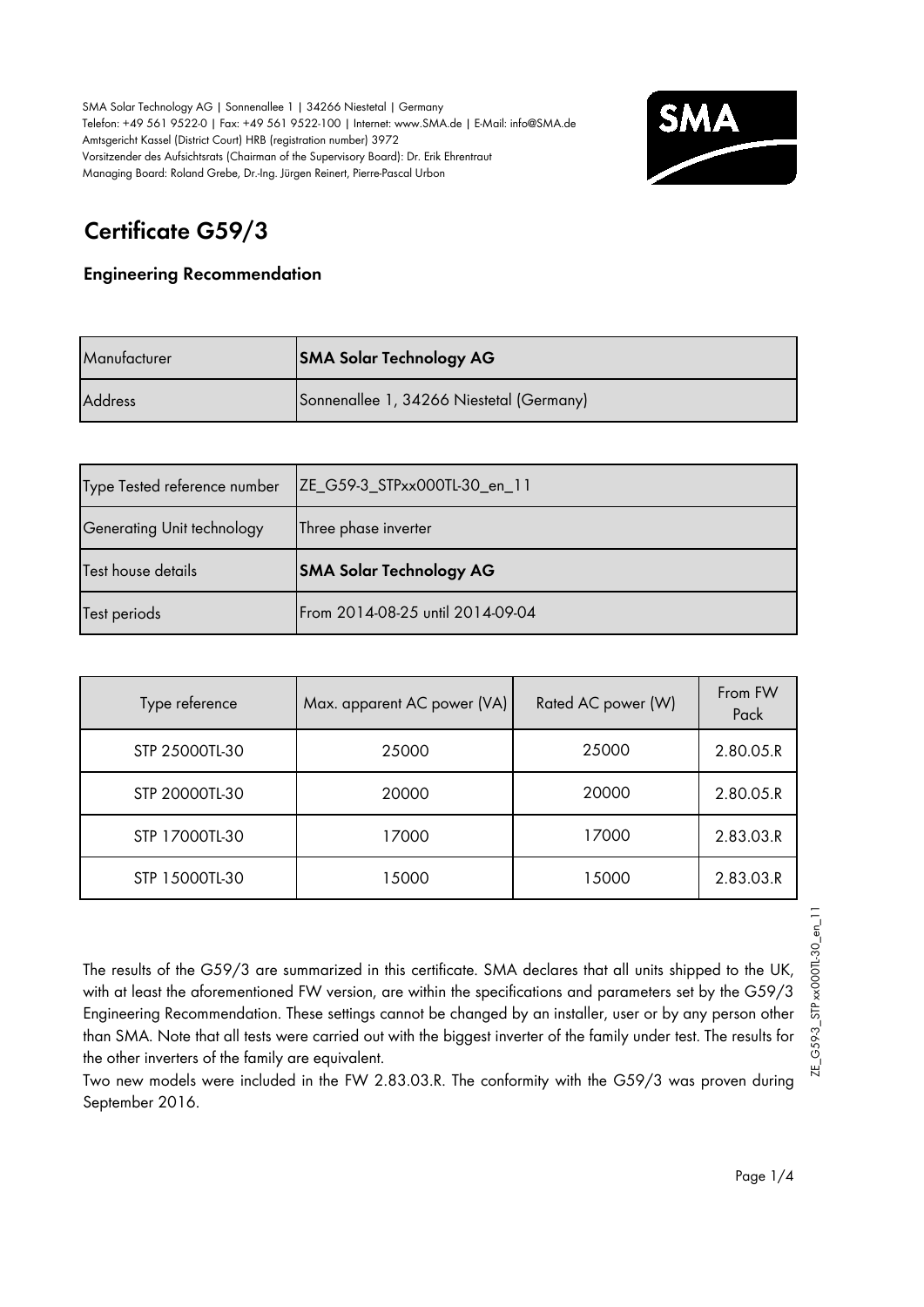

# **Test Results**

## **Power quality**

|                  |           |                              | Harmonics as per BS EN 61000-3-12 |           |            |       |                              |                                   |
|------------------|-----------|------------------------------|-----------------------------------|-----------|------------|-------|------------------------------|-----------------------------------|
|                  |           | Thresholds                   |                                   |           | $P/Pr$ [%] |       |                              |                                   |
| Order            | Frequency |                              |                                   | 50        |            | 100   | Max. MV / Limit [%]          |                                   |
|                  | [Hz]      | 1/ln [%]                     |                                   | <b>MV</b> | <b>MV</b>  |       |                              |                                   |
| $\overline{2}$   | 100       | 8,00%                        | 0,09A                             | 0,25%     | 0,12A      | 0,33% | 4,14%                        |                                   |
| 3                | 150       |                              | 0,15A                             | 0,41%     | 0,17A      | 0,47% |                              |                                   |
| $\pmb{4}$        | 200       | 4,00%                        | 0,13A                             | 0,36%     | 0,06A      | 0,17% | 8,98%                        | $\mathbf{N}$                      |
| 5                | 250       | 10,70%                       | 0,7A                              | 1,93%     | 0,55A      | 1,52% | 18,07%                       | $\prec$                           |
| $\boldsymbol{6}$ | 300       | 2,67%                        | 0,05A                             | 0,14%     | 0,04A      | 0,11% | 5,17%                        | $\blacktriangleleft$              |
| $\overline{7}$   | 350       | 7,20%                        | 0,2A                              | 0,55%     | 0,27A      | 0,75% | 10,36%                       | $\blacktriangleleft$              |
| $\,8\,$          | 400       | 2,00%                        | 0,04A                             | 0,11%     | 0,04A      | 0,11% | 5,52%                        | $\blacktriangleleft$              |
| 9                | 450       |                              | 0,05A                             | 0,14%     | 0,05A      | 0,14% |                              | $\overline{\phantom{a}}$          |
| 10               | 500       | 1,60%                        | 0,03A                             | 0,08%     | 0,04A      | 0,11% | 6,91%                        | $\blacktriangleleft$              |
| 11               | 550       | 3,10%                        | 0,28A                             | 0,77%     | 0,26A      | 0,72% | 24,95%                       | $\blacktriangleleft$              |
| 12               | 600       | 1,33%                        | 0,03A                             | 0,08%     | 0,03A      | 0,08% | 6,23%                        | $\blacktriangleleft$              |
| 13               | 650       | 2,00%                        | 0,19A                             | 0,52%     | 0,34A      | 0,94% | 46,96%                       | $\mathscr A$                      |
| 14               | 700       |                              | 0,03A                             | 0,08%     | 0,03A      | 0,08% |                              |                                   |
| 15               | 750       |                              | 0,03A                             | 0,08%     | 0,04A      | 0,11% |                              |                                   |
| 16               | 800       |                              | 0,03A                             | 0,08%     | 0,03A      | 0,08% |                              |                                   |
| 17               | 850       |                              | 0,1 A                             | 0,28%     | 0,07 A     | 0,19% |                              |                                   |
| 18               | 900       |                              | 0,02A                             | 0,06%     | 0,03A      | 0,08% |                              |                                   |
| 19               | 950       |                              | 0,14A                             | 0,39%     | 0,25A      | 0,69% |                              |                                   |
| 20               | 1000      |                              | 0,02A                             | 0,06%     | 0,02A      | 0,06% |                              | $\overline{\phantom{a}}$          |
| 21               | 1050      |                              | 0,02A                             | 0,06%     | 0,03A      | 0,08% |                              |                                   |
| 22               | 1100      |                              | 0,02A                             | 0,06%     | 0,02A      | 0,06% |                              |                                   |
| 23               | 1150      |                              | 0,05A                             | 0,14%     | 0,09A      | 0,25% |                              | $\overline{\phantom{m}}$          |
| 24               | 1200      |                              | 0,02A                             | 0,06%     | 0,02A      | 0,06% | $\qquad \qquad \blacksquare$ | ÷                                 |
| 25               | 1250      | $\overline{\phantom{a}}$     | 0,09A                             | 0,25%     | 0,14A      | 0,39% | $\overline{\phantom{a}}$     | $\overline{\phantom{a}}$          |
| 26               | 1300      | $\overline{\phantom{a}}$     | 0,02A                             | 0,06%     | 0,02A      | 0,06% | $\blacksquare$               | $\overline{\phantom{a}}$          |
| 27               | 1350      | $\overline{\phantom{a}}$     | 0,02A                             | 0,06%     | 0,02A      | 0,06% | $\overline{\phantom{a}}$     | $\overline{\phantom{a}}$          |
| 28               | 1400      | $\overline{\phantom{a}}$     | 0,02A                             | 0,06%     | 0,02A      | 0,06% | $\blacksquare$               | $\blacksquare$                    |
| 29               | 1450      | $\overline{\phantom{a}}$     | 0,05A                             | 0,14%     | $0,1$ A    | 0,28% | $\Box$                       | $\frac{1}{2}$                     |
| 30               | 1500      |                              | 0,01A                             | 0,03%     | 0,02A      | 0,06% |                              |                                   |
| 31               | 1550      |                              | 0,05A                             | 0,14%     | 0,07A      | 0,19% |                              |                                   |
| 32               | 1600      |                              | 0,01 A                            | 0,03%     | 0,02A      | 0,06% |                              | $rac{11}{2}$                      |
| 33               | 1650      |                              | 0,01 A                            | 0,03%     | 0,02A      | 0,06% |                              | 30 <sub>2</sub>                   |
| 34               | 1700      |                              | 0,01A                             | 0,03%     | 0,02A      | 0,06% |                              |                                   |
| 35               | 1750      |                              | 0,05A                             | 0,14%     | 0,09A      | 0,25% |                              | STP xxOOOTL                       |
| 36               | 1800      |                              | 0,01A                             | 0,03%     | 0,01A      | 0,03% |                              |                                   |
| 37               | 1850      | $\overline{\phantom{a}}$     | 0,03A                             | 0,08%     | 0,06A      | 0,17% | $\overline{\phantom{a}}$     | $\overline{\phantom{a}}$          |
| 38               | 1900      |                              | 0,01A                             | 0,03%     | 0,02A      | 0,06% | $\overline{\phantom{a}}$     | G59-3<br>$\overline{\phantom{m}}$ |
| 39               | 1950      | $\qquad \qquad \blacksquare$ | 0,02A                             | 0,06%     | 0,03A      | 0,08% | $\overline{\phantom{a}}$     | E                                 |
| 40               | 2000      | $\overline{\phantom{a}}$     | 0,01 A                            | 0,03%     | 0,02A      | 0,06% | ٥                            | ÷                                 |

MV=Measured Value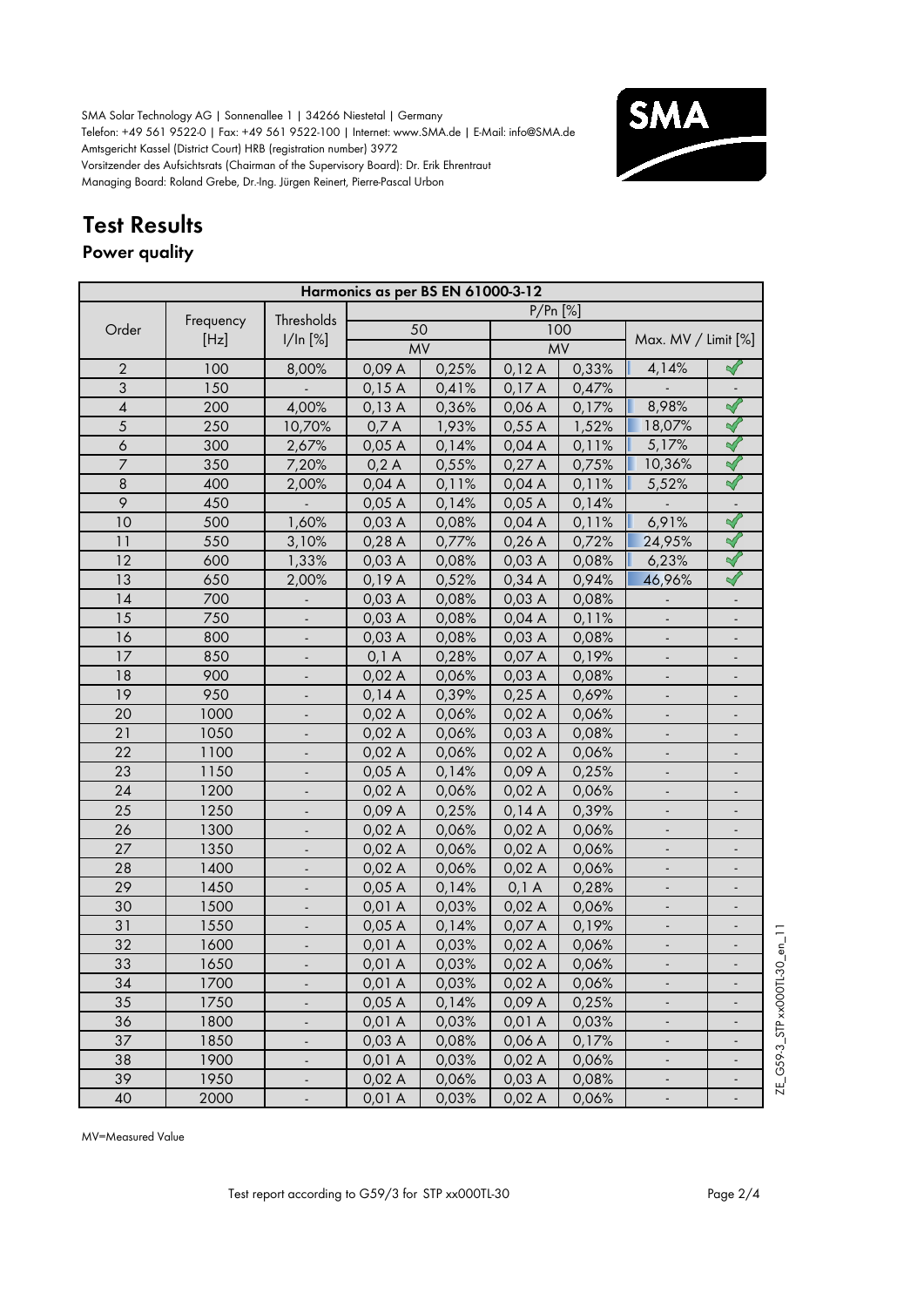

## **Test Results**

### **Power quality**

|              | Voltage fluctuations and flicker as per BS EN 61000-3-11 |          |              |          |      |              |         |              |  |  |
|--------------|----------------------------------------------------------|----------|--------------|----------|------|--------------|---------|--------------|--|--|
|              |                                                          | Starting |              | Stopping |      |              | Running |              |  |  |
|              | dmax                                                     | dc       | $d(t)$ in ms | dmax     | dc   | $d(t)$ in ms | Pst     | Plt (2hours) |  |  |
| Limit        | 4.0%                                                     | 3.3%     | 500          | 4,0%     | 3.3% | 500          |         | 0,65         |  |  |
| <b>MV</b>    | 0.5%                                                     | 0.1%     |              | 0.4%     | 0.3% |              | 0.05    | 0,05         |  |  |
| Verification |                                                          |          |              |          |      |              |         |              |  |  |

|              |            | <b>DC</b> injection |            |              |       | Power factor |      |  |
|--------------|------------|---------------------|------------|--------------|-------|--------------|------|--|
|              |            | P/Pr[%]             |            |              |       | Voltage [V]  |      |  |
|              | 10         | 55                  | 100        |              | 218,2 | 230          | 253  |  |
| Limit        | $0,25%$ In | $0,25%$ In          | $0,25%$ In | Limit        | 0,95  | 0,95         | 0,95 |  |
| <b>MV</b>    | 0,00953 A  | 0,0211A             | 0,02431A   | <b>MV</b>    | 1,00  | 1,00         | 1,00 |  |
| %Inom        | 0,03%      | 0.06%               | 0,07%      | Verification |       |              |      |  |
| Verification |            |                     |            |              |       |              |      |  |

|       | <b>DC</b> injection |            |           |  |              |             | Power factor |      |
|-------|---------------------|------------|-----------|--|--------------|-------------|--------------|------|
|       |                     | P/Pr[%]    |           |  |              | Voltage [V] |              |      |
|       | 10                  | 55         | 100       |  |              | 218,2       | 230          | 253  |
| Limit | $0,25%$ In          | $0,25%$ In | 0,25% In  |  | Limit        | 0,95        | 0,95         | 0,95 |
| MV    | 0,00953 A           | 0,0211A    | 0,02431 A |  | <b>MV</b>    | 1,00        | 1,00         | 1,00 |
| Inom. | 0,03%               | 0,06%      | 0,07%     |  | Verification |             |              |      |

MV - Measured value

### **Protection - Grid monitoring and reconnection time**

| <b>Trip Tests</b>      |           | G <sub>59/3</sub> |           | Setting         |           | <b>Measures Values</b> | Verification |
|------------------------|-----------|-------------------|-----------|-----------------|-----------|------------------------|--------------|
| Function               | Magnitude | Time              | Magnitude | Time            | Magnitude | Time                   |              |
| Undervoltage stage 1   | 200, 1 V  | 2,5 s             | 200,1V    | 2,5 s           | 199,36 V  | 2,56s                  |              |
| Undervoltage stage 2   | 184 V     | 0,5 s             | 184 V     | 0,5 s           | 183,28 V  | 0,57s                  |              |
| Overvoltage stage 1    | 262,2V    | $\vert s \vert$   | 262,2V    | $\vert s \vert$ | 262,63 V  | 1,07s                  |              |
| Overvoltage stage 2    | 273,7V    | 0.5 s             | 273,7V    | 0,5 s           | 274,12V   | 0,57s                  |              |
| Underfrequency stage 1 | 47,5 Hz   | 20 <sub>s</sub>   | 47,5 Hz   | 20 <sub>s</sub> | 47,5 Hz   | 20,1 s                 |              |
| Underfrequency stage 2 | $47$ Hz   | 0,5 s             | $47$ Hz   | 0,5 s           | $47$ Hz   | 0,61 s                 |              |
| Overfrequency stage 1  | $51,5$ Hz | 90 <sub>s</sub>   | $51,5$ Hz | 90 <sub>s</sub> | 51,55 Hz  | 90,08 s                |              |
| Overfrequency stage 2  | 52 Hz     | 0,5 s             | $52$ Hz   | 0,5 s           | 52,05 Hz  | 0,61 s                 |              |

| No trip test     |           | G59/3          | Verification | No trip test |           | G <sub>59/3</sub> |
|------------------|-----------|----------------|--------------|--------------|-----------|-------------------|
|                  | Magnitude | Time           |              |              | Magnitude | Time              |
| $U/V$ 1          | 204,1 V   | 3.5 s          |              | U/F1         | 47,7 Hz   | 25 <sub>s</sub>   |
| U/V <sub>2</sub> | 188 V     | 2,48s          |              | U/F 2        | 47,2 Hz   | 19,98 s           |
| U/V3             | 180 V     | 0,48s          |              | U/F3         | 46,8 Hz   | 0,48 s            |
| O/V1             | 258,2V    | 2 <sub>s</sub> |              | O/F1         | $51,3$ Hz | 95 <sub>s</sub>   |
| O/V <sub>2</sub> | 269,7V    | 0,98 s         |              | O/F 2        | 51,8 Hz   | 89,98 s           |
| O/V3             | 277,7V    | 0,48s          |              | O/F3         | 52,2 Hz   | 0,48 s            |

|                 |           | <b>Reconnection time</b> |                           |            | No reconnection |         |
|-----------------|-----------|--------------------------|---------------------------|------------|-----------------|---------|
| Limit           | settinc   | MV                       | $\cdot$ .<br>Verification | At 266.2 V | 196.<br>At      | At 47.4 |
| 20 <sub>s</sub> | ∩∩<br>ZV. | 22.2                     |                           |            |                 |         |

| No trip test | G <sub>59/3</sub> |                 | Verification |
|--------------|-------------------|-----------------|--------------|
|              | Magnitude         | Time            |              |
| $U/F$ 1      | 47,7 Hz           | 25 <sub>s</sub> |              |
| U/F 2        | 47,2 Hz           | 19,98 s         |              |
| U/F3         | 46,8 Hz           | 0,48s           |              |
| O/F1         | 51,3 Hz           | 95 <sub>s</sub> |              |
| O/F 2        | 51,8 Hz           | 89,98 s         |              |
| O/F3         | 52,2 Hz           | 0,48s           |              |

|       |                 | <b>Reconnection time</b> |                           |            |                                                 | No reconnection |  |
|-------|-----------------|--------------------------|---------------------------|------------|-------------------------------------------------|-----------------|--|
| Limit | settina         | MV                       | $\cdot$ .<br>Verification | At 266.2 V | $\vert$ At 196, I V   At 47, 4 Hz   At 51, 8 Hz |                 |  |
| 20 s  | 20 <sub>s</sub> | 32.26 s                  |                           |            |                                                 |                 |  |

ZE\_G59-3\_STP xx000TL-30\_en\_11 ZE\_G59-3\_STP xx000TL-30\_en\_11